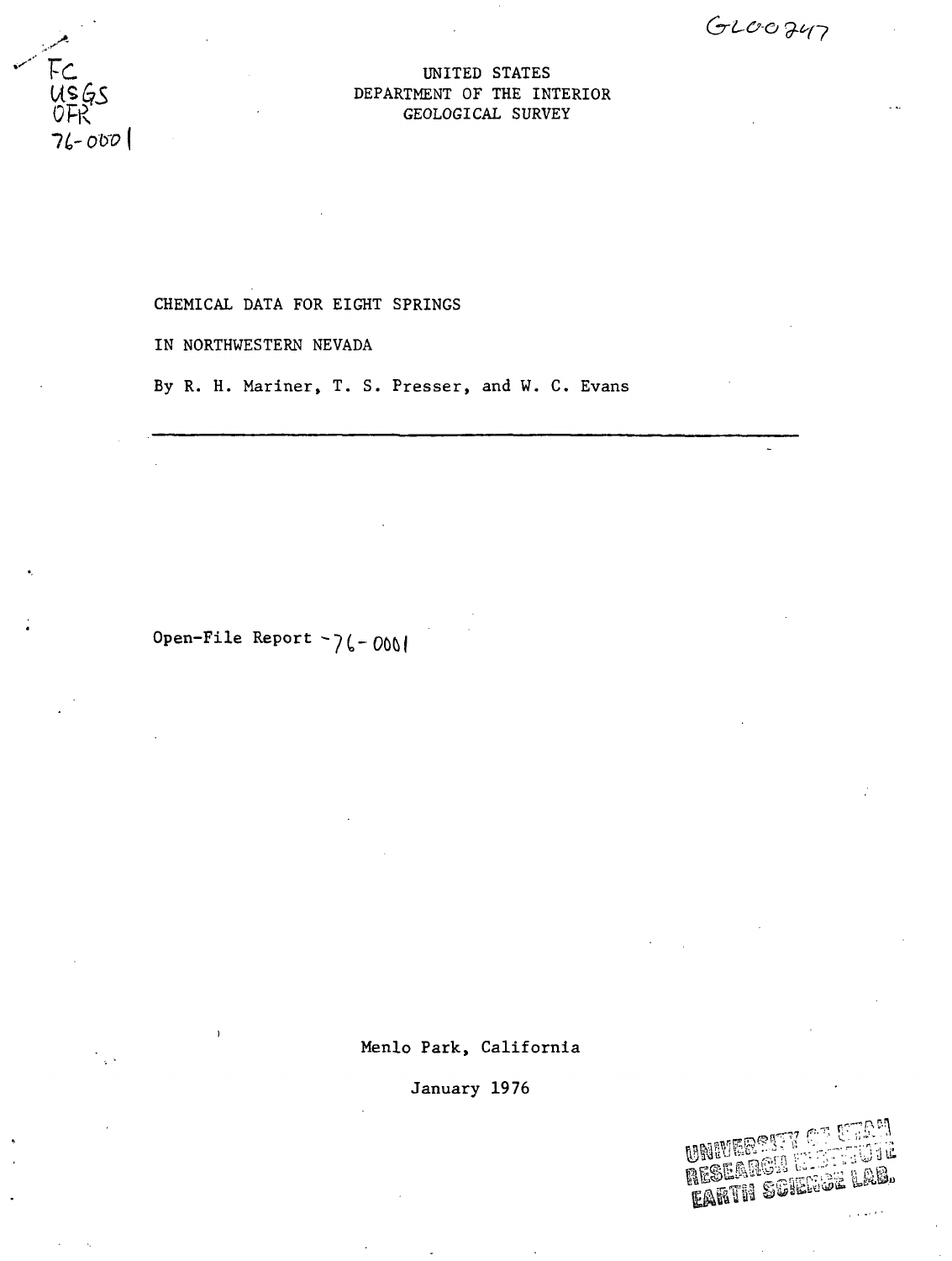# CONTENTS

| Page |
|------|
|      |
|      |
|      |
|      |
|      |

# TABLES

|  | Table 1. Location and description of springs sampled in<br>Pershing and Washoe Counties, Nevada during 1975---- | Q  |
|--|-----------------------------------------------------------------------------------------------------------------|----|
|  | 2. Chemical analysis of sampled thermal and fresh water                                                         |    |
|  | springs in Pershing and Washoe Counties, Nevada-----                                                            | 10 |
|  | 3. Deuterium and oxygen (18) compositions of thermal                                                            |    |
|  | 4. Chemical composition of gases escaping from hot                                                              | 12 |
|  | 5. Estimated aquifer temperatures------------------------                                                       |    |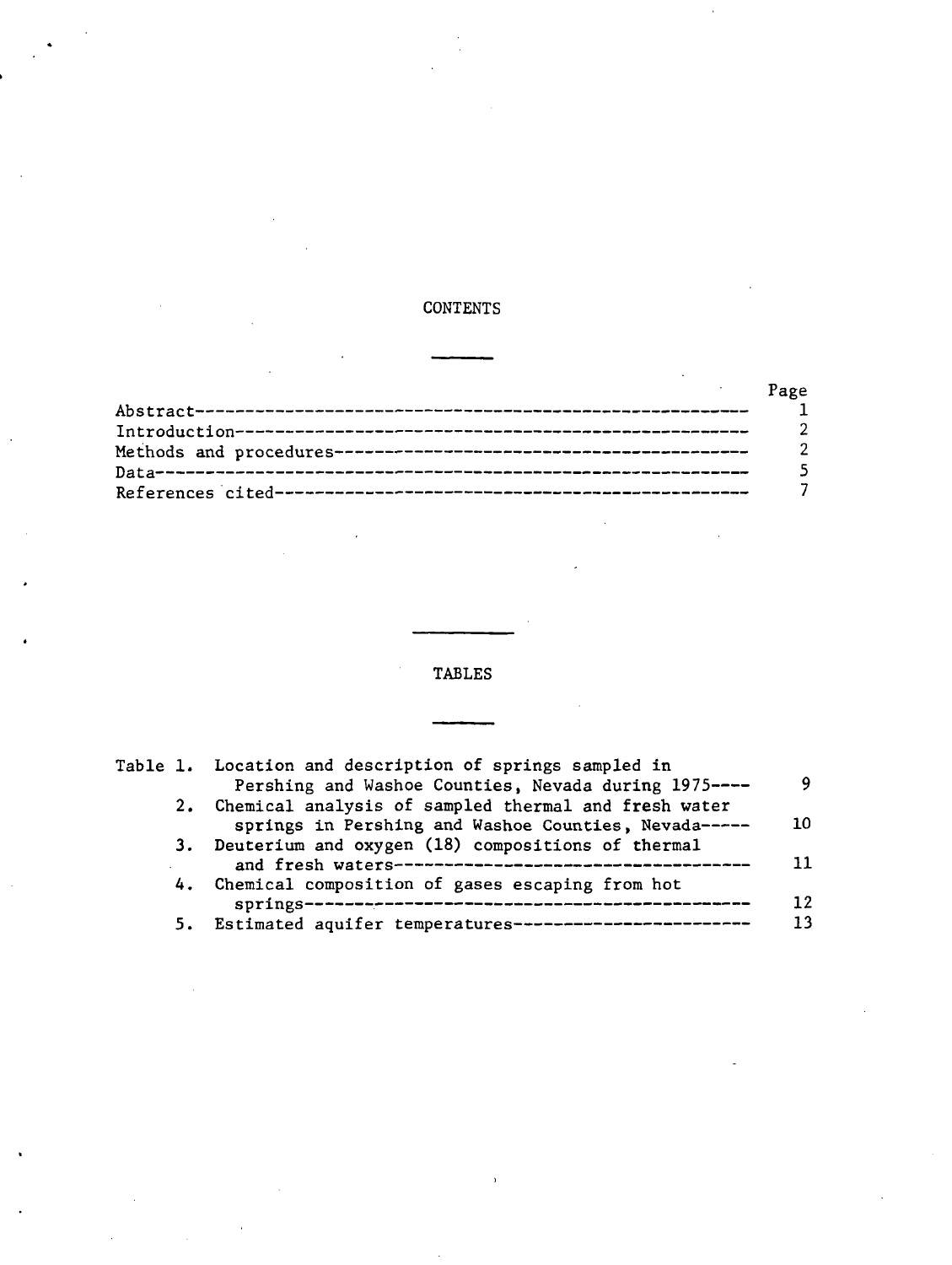## CHEMICAL DATA FOR EIGHT SPRINGS IN NORTHWESTERN NEVADA

By R. H. Mariner, T. S. Presser, and W. C. Evans

### ABSTRACT

Chemical analyses of major and minor elements, deuterium and oxygen (18) composition, and gas composition data are tabulated for six hot springs and two cold springs in northwestern Nevada. The hot springs issue in areas of geothermal interest in the San Emidio Desert, Black Rock Desert, and Dixie Valley. Data for the cold springs are Included to establish background silica concentrations and isotope compositions. The normal chemical geothermometers are tabulated for each spring.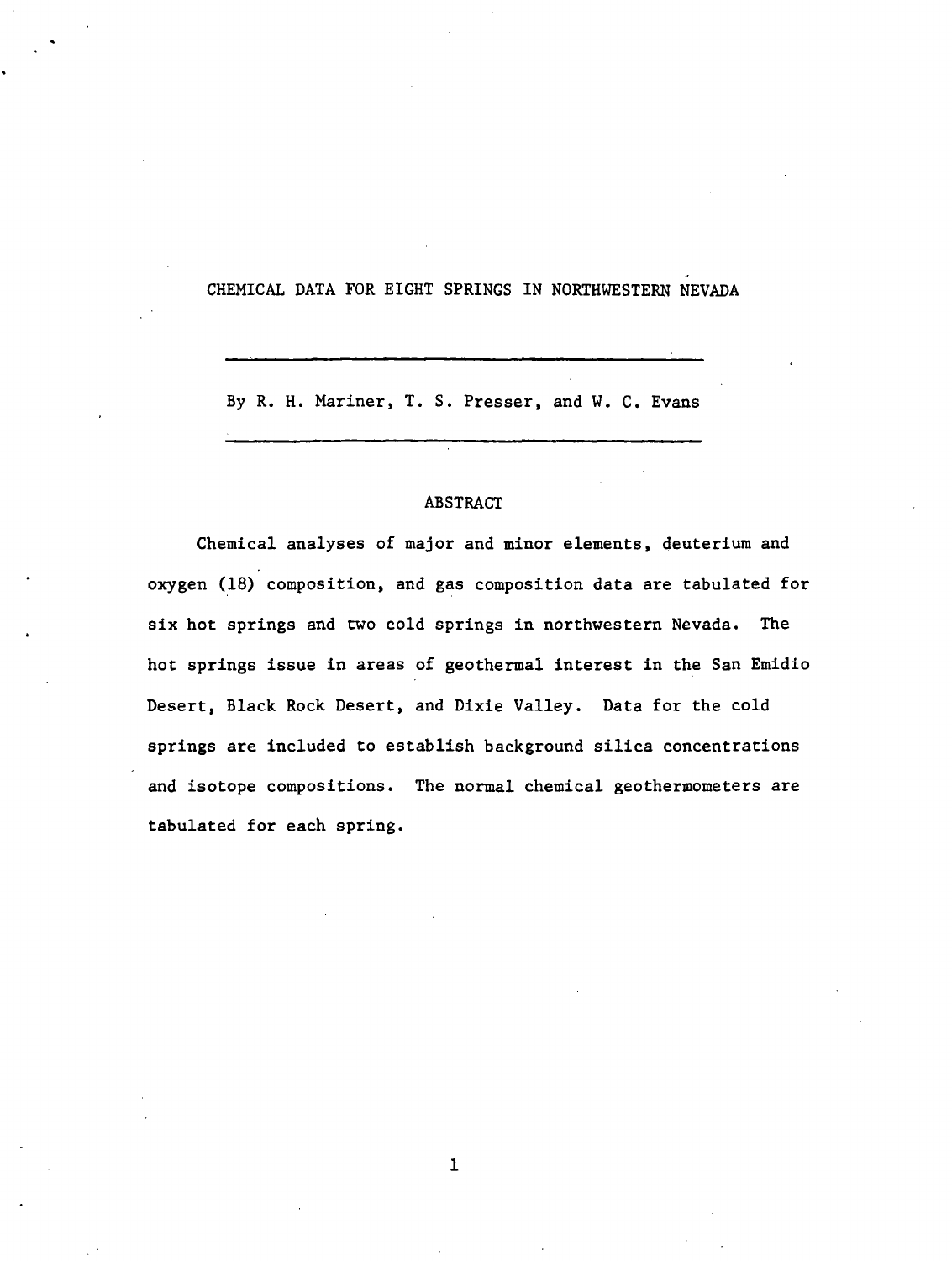## INTRODUCTION

This open-file data release makes available chemical data on hot springs sampled in northwestern Nevada during 1975. The San Emidio Desert KGRA (Known Geothermal Resources Area) was designated after the sampling for our previous papers (Mariner and others, 1975, 1974) was complete. Data on several other hot and cold springs in the Black Rock Desert area are included for completeness. Sampling conditions in the San Emidio Desert are very poor; the springs are merely seeps with virtually no surface discharge. The sample from the unnamed hot spring near Trego was collected to replace a grab sample collected in 1972 which we reported in the previously listed papers. The two cold springs were sampled to determine background silica and isotope compositions. Ryder Hot Springs in Dixie Valley is included so that this data release will make available all of the chemical and isotopic data we have on the hot springs of Nevada.

#### METHODS AND PROCEDURES

Water collected at points as close to the orifices of the springs or wells as possible was immediately pressure-filtered through a  $0.1 \,\mu\text{m}$  (micrometre) membrane filter using compressed nitrogen as the pressure source. Filtered water samples were stored in plastic bottles which had been acid washed to remove contaminants prior to use. Samples for heavy metal analyses were immediately acidified with concentrated nitric acid to a pH of 2 or less to

 $\overline{2}$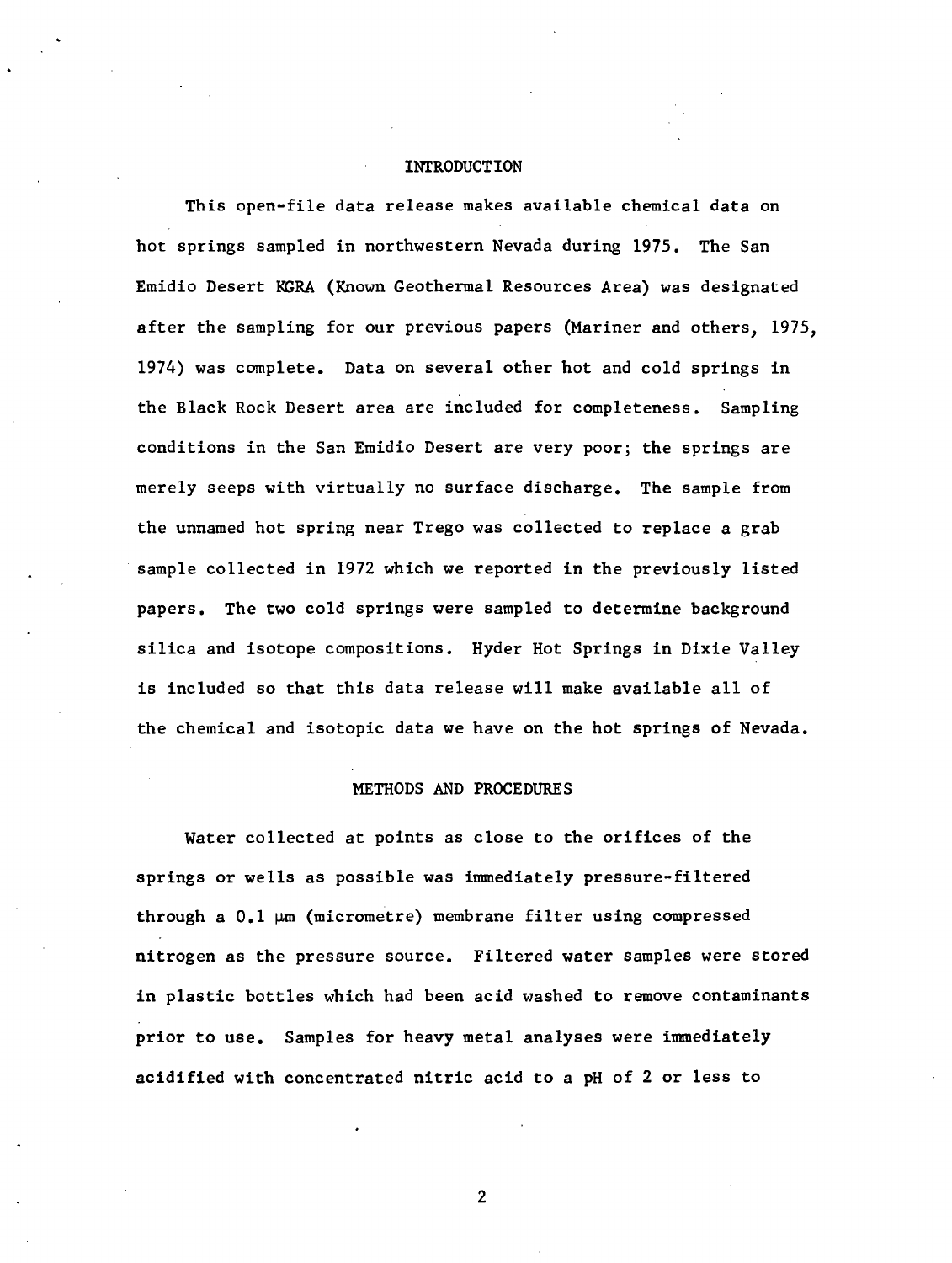insure that the metals would remain in solution. Samples collected for Group II metals were acidified with concentrated hydrochloric acid to pH 2. Ten millilitres of filtered sample were diluted to 100 millilitres with distilled deionized water to slow the polymerization of silica. Three samples of unfiltered untreated water were collected in 125-ml (millilitre) glass bottles with polyseal caps for stable isotope analysis. Samples of any gases escaping from the spring were collected in gas-tight glass syringes which were placed in a bottle of the native water for transport back to the laboratory.

Field determinations were made of barometric pressure, air temperature, water temperature, pH, alkalinity, ammonia and sulfide. Extraction of aluminum and preservation of mercury were also performed in the field. Water temperatures were determined with a thermistor probe and a maximum reading mercury-in-glass thermometer. Detailed descriptions of our sampling techniques are given in Presser and Barnes (1974). The pH was measured directly in the spring (using the method of Barnes, 1964) . Alkalinity was measured immediately after the sample was withdrawn from the spring. Sulfide (total sulfides as  $H_2S$ ) was determined by the iodometric titration method described by Brown, Skougstad and Fishman, (1970). Mercury was stabilized by addition of 2:1  $H_2SO_\Delta$ :HNO<sub>3</sub>, 5 percent KMnO<sub>4</sub>(W/V), and 5 percent  $K_2S_2O_g(W/V)$ . Ammonia was determined by allowing the thermal spring sample to cool to ambient temperature, adding sodium hydroxide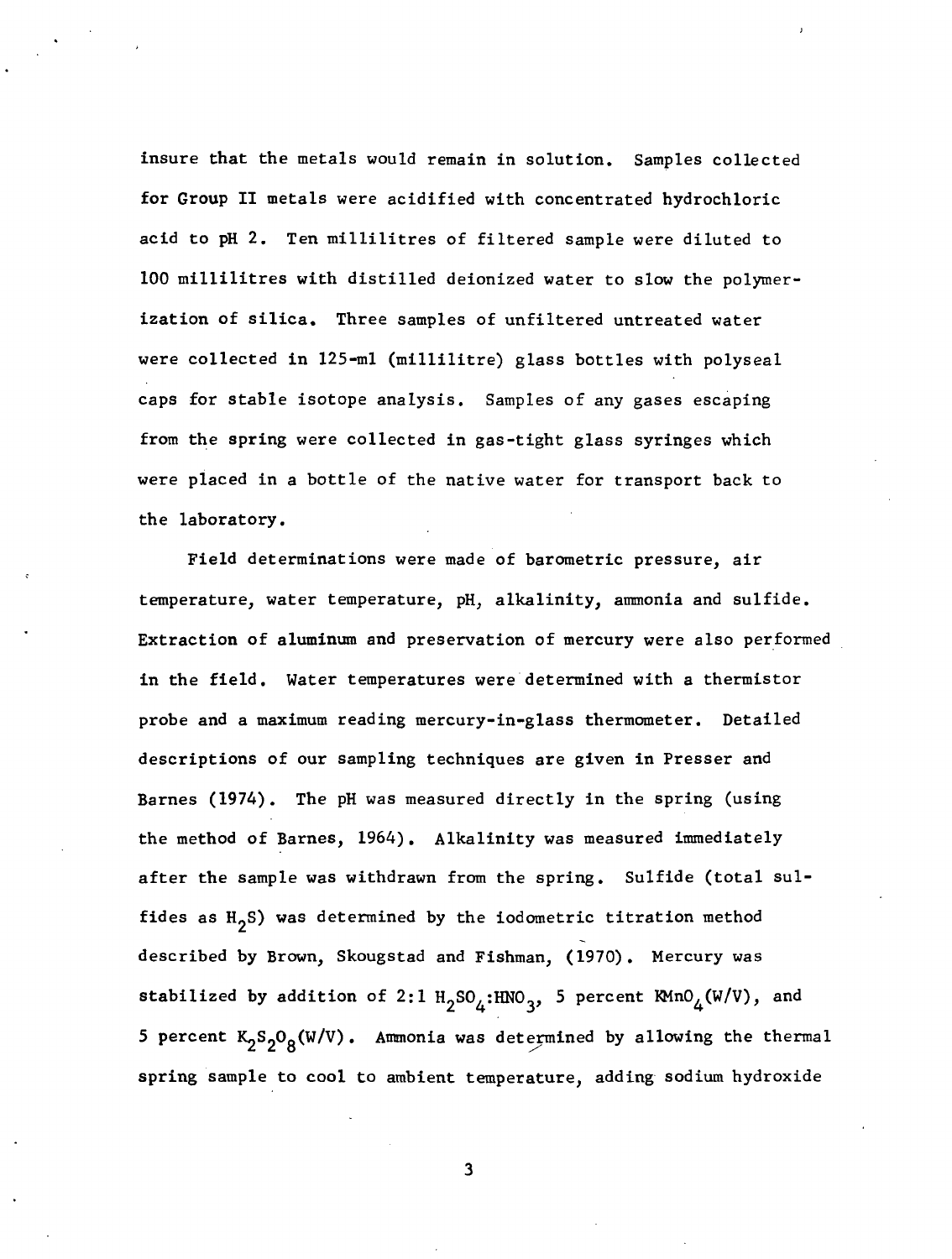to raise the pH to approximately 12 and measuring the dissolved ammonia with an ammonia specific ion electrode. Water samples for aluminum were complexed with 8-hydroxyquinoline, buffered at pH 8.3, and extracted with methyl isobutyl ketone in the field as described by Barnes (1975).

Silica, sodium, potassium, lithium, rubidium, cesium, cadmium, cobalt, copper, iron, nickel, lead, manganese, and zinc were determined by direct aspiration on a double beam atomic absorption (A. A.) spectrophotometer in our laboratory. Detection limits in micrograms per litre  $(\mu g/1)$  for the direct aspiration of solutions containing the heavy metals on our instrument are cadmium (10), cobalt (50), copper (10), iron (20), lead (100), manganese (20), and zinc (10). Boron was determined in our laboratory by either the Dianthrimide method or the Carmine method (Brown and others, 1970), depending on the concentration range. Fluoride was determined in our laboratory by specific ion electrode using the method of R. B. Barnes (written commun., 1973). Chloride and sulfate were determined by the Mohr and Thorin methods, respectively, as described in Brown, Skougstad and Fishman, (1970). Specific conductances were determined in the laboratory at  $25^{\circ}$ C. Mercury was determined by a flameless atomic absorption technique (Environmental Protection Agency, 1971). The organic extract containing the aluminum complex was analyzed by A. A.

Oxygen isotope analysis was by the  $CO_2$ -equilibration method of Cohn and Urey (1938) and deuterium analysis by reaction with uranium at 800<sup>o</sup>C (Bigeleisen and others, 1952).  $^{18}$ O/ $^{16}$ O and D/H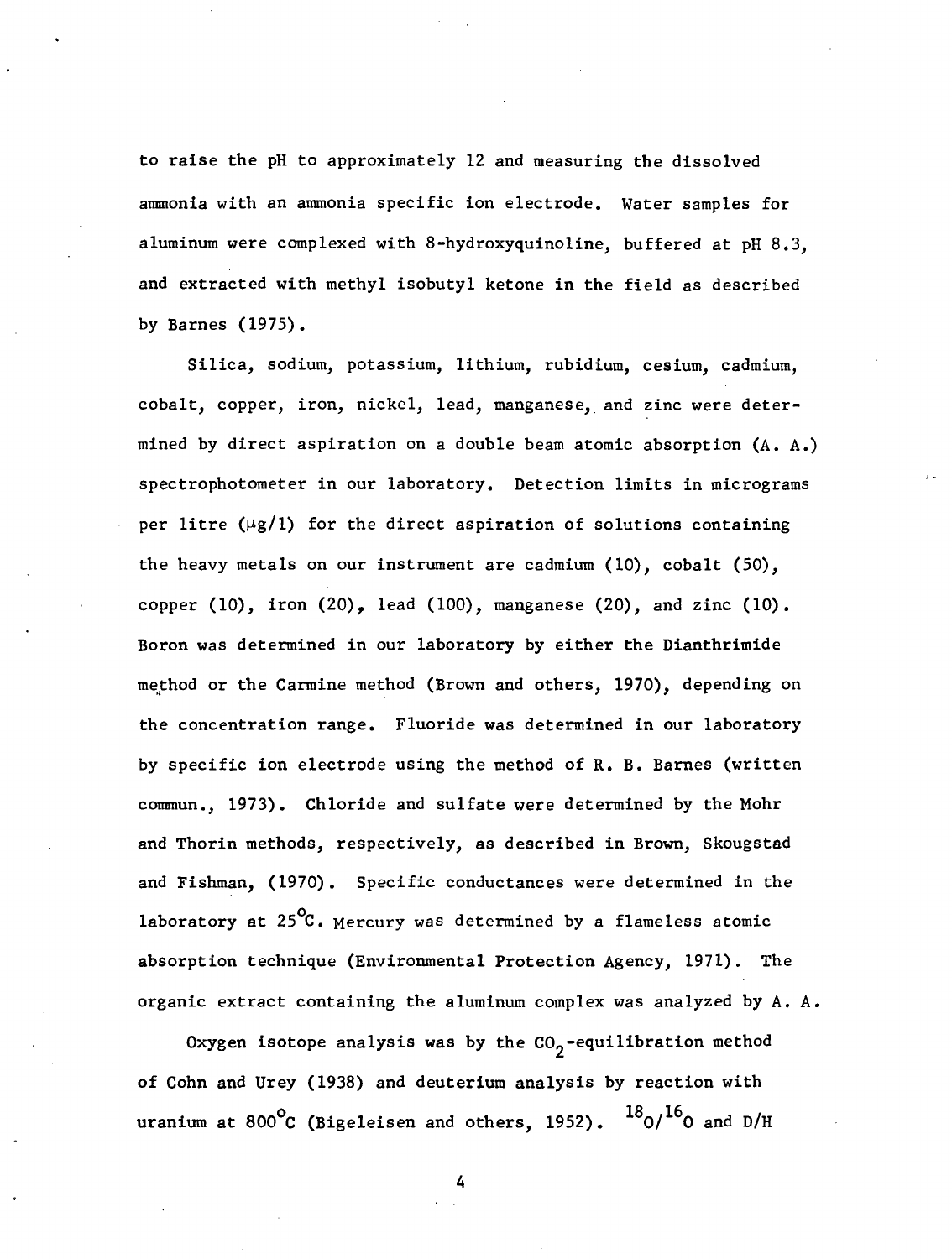measurements were made mass spectrometrically.

Gases were analyzed by gas chromatography as soon as possible after returning to the laboratory, always within two weeks of the date of sample collection. Linde Molecular Sieve 13X was used to separate and quantify  $(0_2 + Ar)$ ,  $N_2$ , and  $CH_{\Delta}$ , while Porapak Q was used for  $CH_A$  and  $CO_2$ . The columns were run at room temperature with helium as the carrier gas. The gases were detected by thermal conductivity.

#### DATA

Table 1 gives the name, location, and a brief description of the springs. The chemical, isotope, and gas compositions of the respective springs are listed in tables 2, 3, and 4. Springs in the San Emidio Desert all "issue" moderately saline waters of near neutral pH (6.6 - 6.7) at temperatures near boiling. Unfortunately these springs also have very low flow rates. As expected for springs issuing so close to one another, the chemical compositions of samples from the San Emidio Desert are very similar. These sodiumchloride waters range from 1,400 to 1,500 milligrams per litre  $(mg/1)$ in sodium and from 2,300 to 2,500 mg/1 in chloride. Isotopically the water is similar to Great Boiling Spring in deuterium concentration; however, it is heavier in deuterium than the fresh waters or the hot spring near Trego. The oxygen isotope shift is similar for all the hot springs. Gases escaping from the hot spring near Trego and the unnamed hot spring 2 in the San Emidio Desert are principally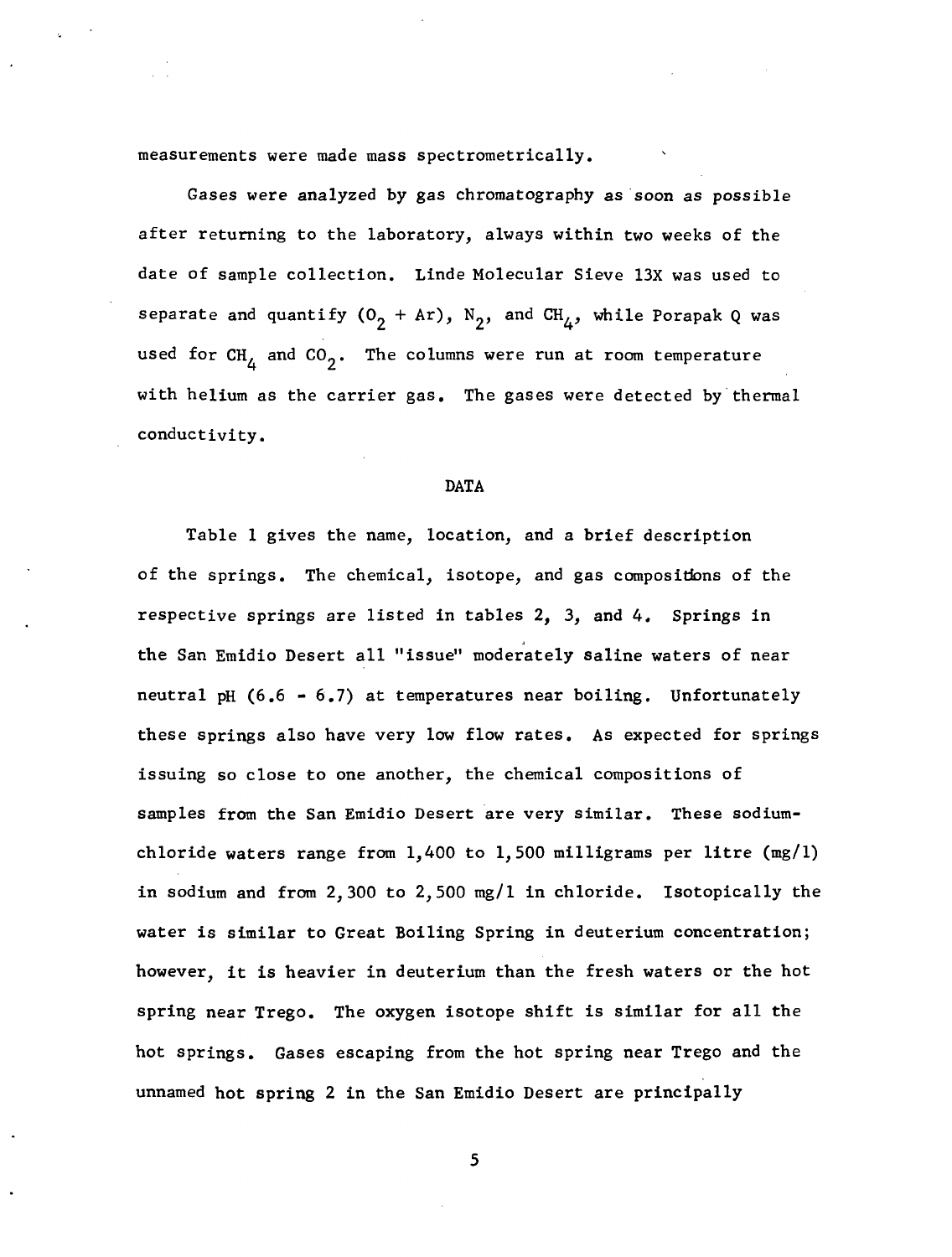nitrogen (93 and 62 percent, respectively). The spring in the San Emidio Desert also issues some carbon dioxide (25 percent) and methane (11 percent).

Estimated aquifer temperatures (table 5) based on the concentrations of silica, sodium, potassium, and calcium indicate temperatures of 180° to 190°C for the thermal reservoir associated with the hot springs in the San Emidio Desert. However the very low flow rates make the estimated reservoir temperatures qualitative at best for reasons detailed in Fournier, White, and Truesdell (1974). Lower temperatures are estimated for the springs in the Black Rock Desert and Dixie Valley.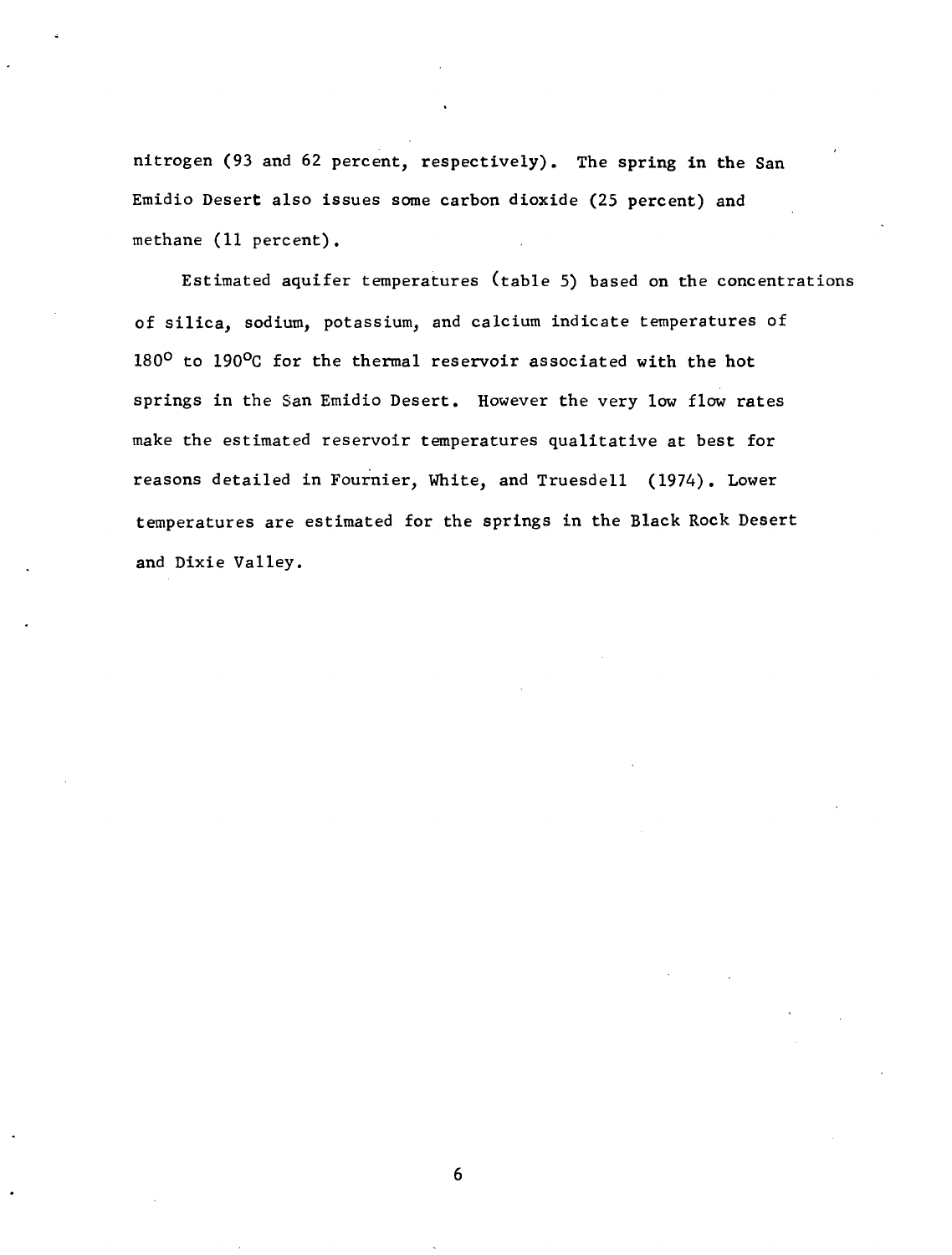#### REFERENCES CITED

Barnes, Ivan, 1964, Field measurement of alkalinity and pH: U.S.

Geol. Survey Water-Supply Paper 1535-H, 17 p.

- Barnes, R. B., 1975, The determination of specific forms of aluminum in natural water: Chem. Geol., v. 15, p. 177-191.
- Bigeleisen, J., Perlman, M. L., and Prosser, H. C., 1952, Conversion of hydrogenic materials to hydrogen for isotope analysis: Anal. Chemistry, v. 24, p. 1356-1357.
- Brown, Eugene, Skougstad, M. W., and Fishman, M. J., 1970, Methods for collection and analysis of water samples for dissolved minerals and gases: U.S. Geol. Survey Techniques of Water-Resources Inv., book 5, chap. Al, 160 p.
- Cohn, M., and Urey, H. C., 1938, Oxygen exchange reactions of organic compounds and water: Am. Chem. Soc. Jour., v. 60, p. 679.
- Environmental Protection Agency, 1971, Methods for chemical analysis of water and wastes, p. 121-130.
- Fournier, R. 0., and Rowe, J. J., 1966, Estimation of underground temperatures from the silica content of water from hot springs and wet steam wells: Am. Jour, of Sci., v. 264, p. 685-697.
- Fournier, R. 0., and Truesdell, A. H., 1973, An empirical Na-K-Ca geothermometer for natural waters: Geochim. et Cosmochim. Acta, V. 37, p. 1255-1275.
- Fournier, R. 0. White, D. E., and Truesdell, A. H., 1974, Geochemical indicators of subsurface temperature—Part 1, Basic assumptions: U.S. Geol Survey Jour. Research, v. 2, no. 3, p. 259-262.

 $\overline{\phantom{a}}$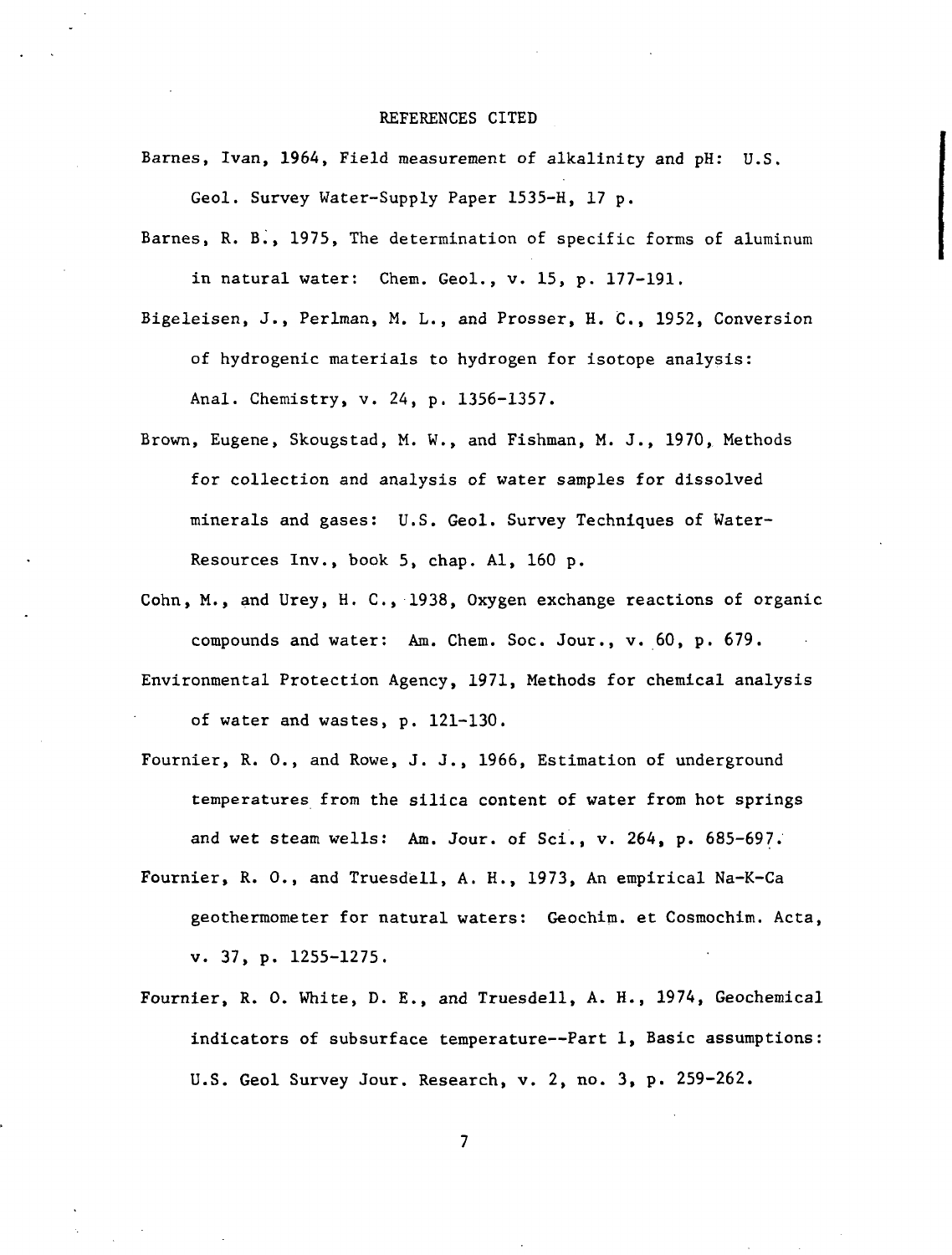- Kharaka, Y. K., and Barnes, Ivan, 1973, SOLMNEQ: Solution-mineral equilibrium computations: Menlo Park, Calif., U,S. Geol. Survey Computer Contr., 82 p., available only from U.S. Dept. Commerce, Natl. Tech. Inf. Service, Springfield, Va. 22151 as report PB-215 899.
- Mariner, R. H., Rapp, J. B., Willey, L. M., and Presser, T. S., 1974, The chemical composition and estimated minimum thermal reservoir temperatures of the principal hot springs of northern and central Nevada: U.S; Geol. Survey Open-File Report, 32 p.
- Mariner, R. H., Presser, T. S., Rapp, J. B., and Willey, L. M., 1975, The minor and trace elements, gas, and isotope compositions of the principal hot springs of Nevada and Oregon: U.S. Geol. Survey Open-File Report, 27 p.
- Presser, T. S., and Barnes, Ivan, 1974, Special techniques for determining chemical properties of geothermal water: U.S. Geol. Survey Water-Resources Invest. 22-74, 11 p.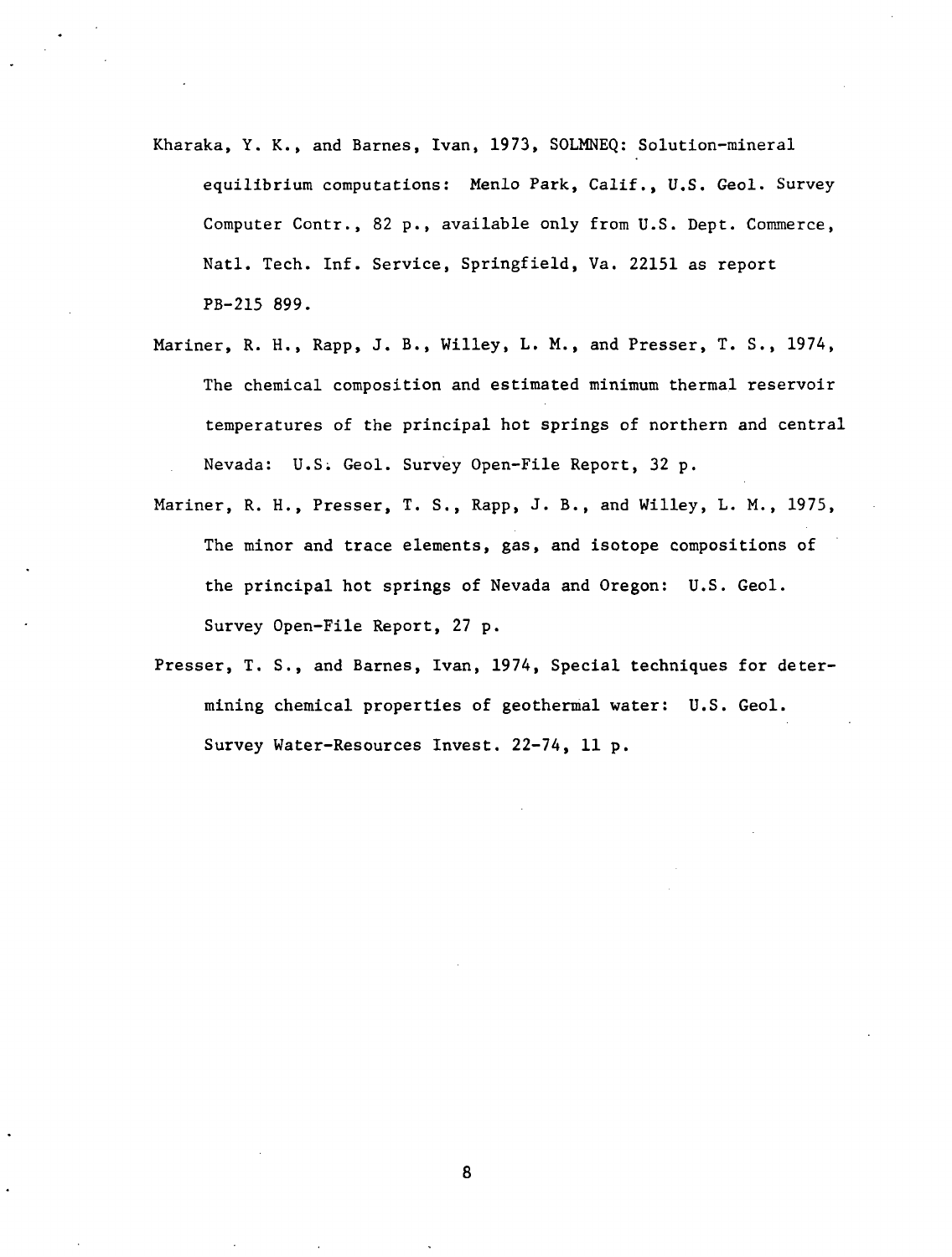| Spring name                                                                                | Location                                                                                          | Date of collection | Description                                                                                                                     |  |  |  |  |  |  |  |
|--------------------------------------------------------------------------------------------|---------------------------------------------------------------------------------------------------|--------------------|---------------------------------------------------------------------------------------------------------------------------------|--|--|--|--|--|--|--|
| Pershing County                                                                            |                                                                                                   |                    |                                                                                                                                 |  |  |  |  |  |  |  |
| Unhamed hot spring near Trego------- Lat. $40^046'$ N., long. 119 <sup>0</sup> 7' W.       | Intermittent gas discharge, estimated flow approximately<br>$150$ $1pm.$                          |                    |                                                                                                                                 |  |  |  |  |  |  |  |
| Unnamed cold spring<br>in the Selenite Range------------- Lat. 40037' N., long. 119015' W. |                                                                                                   | August 21, 1975    | Fresh water, developed as source for cattle tank.                                                                               |  |  |  |  |  |  |  |
| Hyder (Hydra) Hot Springs----------- SW's sec. 28, T. 25 N., R. 38E.                       |                                                                                                   | September 20, 1975 | Large carbonate mound, gassy spring, travertine terraces.<br>large flow $(>100 \text{ lpm}).$                                   |  |  |  |  |  |  |  |
|                                                                                            |                                                                                                   | Washoe County      |                                                                                                                                 |  |  |  |  |  |  |  |
| Unnamed hot spring                                                                         | San Emidio Desert 1--------------- sec. 9 and 16, T. 29N., R. 23E. <sup>1</sup> / August 20, 1975 |                    | Clear gassy spring, estimated flow $\leq$ 1pm.                                                                                  |  |  |  |  |  |  |  |
| Unnamed hot spring                                                                         | San Emidio Desert 2--------------- sec. 9 and 16, T. 29N., R. 23E. <sup>1</sup> / August 20, 1975 |                    | Clear gassy spring, estimated flow $\leq$ 1pm.                                                                                  |  |  |  |  |  |  |  |
| Unnamed hot spring                                                                         | San Emidio Desert 3--------------- sec. 9 and 16, T. 29N., R. 23E. <sup>1</sup> / August 20, 1975 |                    | Boiling spring, estimated flow $\leq$ l lpm.                                                                                    |  |  |  |  |  |  |  |
| Unnamed hot spring<br>near Great Boiling Spring---------                                   | SW <sub>2</sub> NW <sub>2</sub> sec. 10, T. 32N., R. 23E. August 20, 1975                         |                    | Spring rises in excavation on north side of graded road<br>from Gerlach to Soldier Meadows, estimated flow rate<br>$100$ $1pm.$ |  |  |  |  |  |  |  |
| San Emidio Spring--------------------                                                      | NEt sec. 31, T. 28N., R. 23E.                                                                     | August 20, 1975    | Fresh water, seep spring.                                                                                                       |  |  |  |  |  |  |  |

Table 1.--Location and description of springs sampled in Pershing and Washoe Counties, Nevada, during 1975

 $\frac{1}{4}$ All three springs are located within a 200-metre strip near the vegetation line on the eastern side of the San Emidio Desert.

 $\bullet$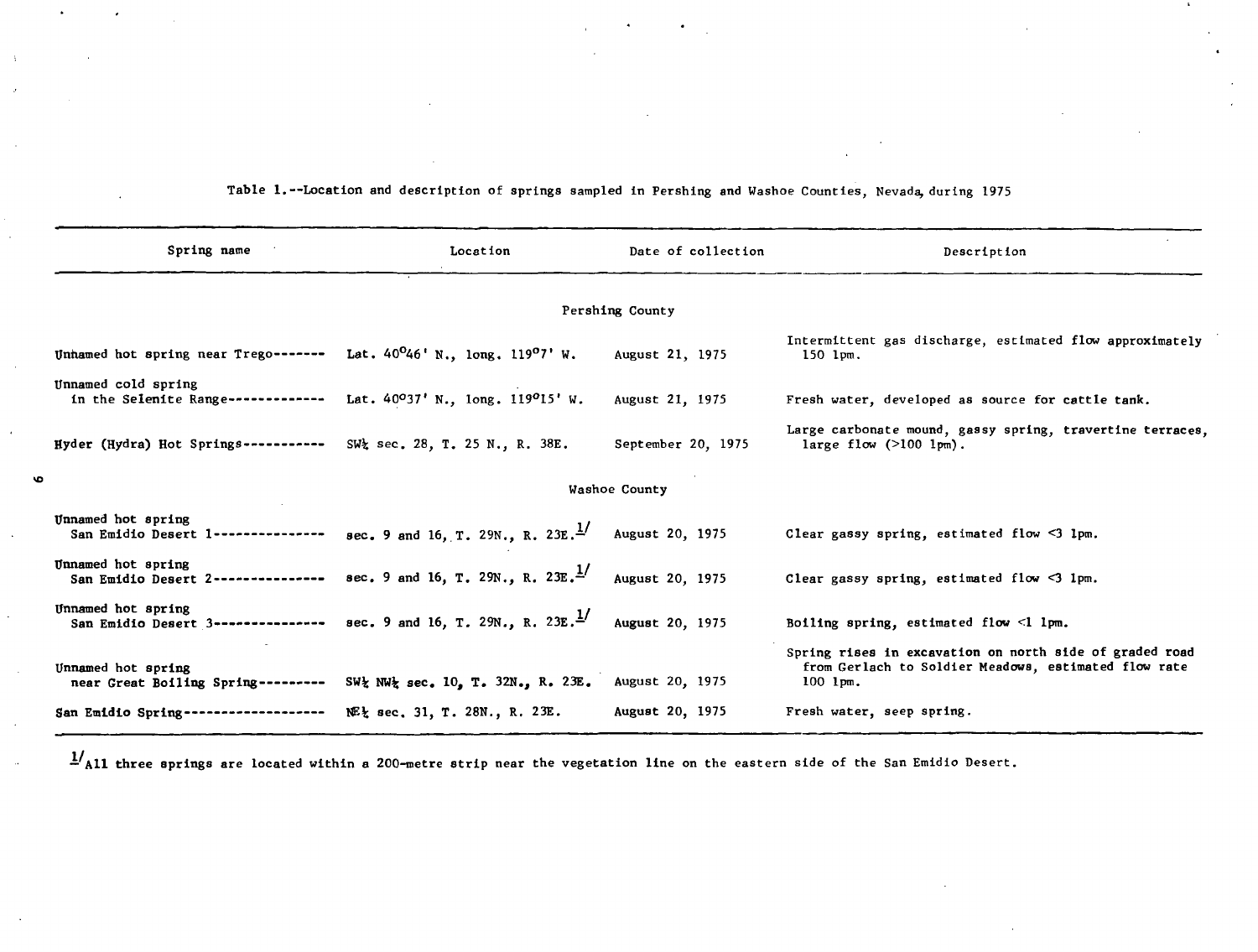|   | Spring name                                                       | $\epsilon$<br>Temperature | 푄       | ğ<br>ecific conduct<br>(Micromhos)<br>င္ဟ | (510 <sub>2</sub> )<br>ica<br>÷.<br>忌 | (Ma)<br>odium<br>ŵ | $\mathbf{E}$<br>sium<br>نه<br>$\overline{O}$ | (11)<br>Lithium | (Ca)<br>Calcium | (SN)<br>Magnesium | $HCO3$ )<br>$\frac{a}{a}$<br>Alkalinity | $(50_4)$<br>Sulfate | $\overline{c}$<br>Chloride | $\widehat{E}$<br>luoride<br>ľъ. | ê<br>oron<br>ē | হ<br>$\mathbf{a}$<br>Ammor    | $\mathbf{\hat{S}}$<br>esium | (Rb)<br>Rubidium | $\widehat{\mathbf{g}}$<br>anese<br>Mang | (Fe)<br>ron<br>Ĥ | $\binom{1}{2}$<br>Aluminum | $\rm H_2S)$<br>es)<br>Sulfide |
|---|-------------------------------------------------------------------|---------------------------|---------|-------------------------------------------|---------------------------------------|--------------------|----------------------------------------------|-----------------|-----------------|-------------------|-----------------------------------------|---------------------|----------------------------|---------------------------------|----------------|-------------------------------|-----------------------------|------------------|-----------------------------------------|------------------|----------------------------|-------------------------------|
|   |                                                                   |                           |         |                                           |                                       |                    |                                              |                 |                 | Pershing County   |                                         |                     |                            |                                 |                |                               |                             |                  |                                         |                  |                            |                               |
|   | Unnamed hot spring<br>near Trego------------                      | $84\frac{1}{2}$           | 7.93    | 2,120                                     | 79                                    | 430                | 8.6                                          | 0.26            | $\mathbf{11}$   | 0.2               | 162                                     | 180                 | 500                        | 4.1                             | 5.0            | 0.57                          | < 0.1                       | 0.06             | 0.01                                    | < 0.02           | 0.021                      | -1.0                          |
|   | Unnamed cold spring<br>in the Selenite<br>Range------------------ | 14                        | 7.15    | 471                                       | 29                                    | 33                 | 5.0                                          | .03             | 49              | 11                | 177                                     | 28                  | 51                         | $\lt$ .1                        | . 22           | $- - -$                       | $\leq$ . 1                  | $-.02$           | ---                                     |                  |                            |                               |
|   | Hyder Hot Springs------                                           | 78                        | 6.77    | 1,500                                     | 63                                    | 390                | 20                                           | 1.6             | 41              | 10                | 926                                     | 120                 | 45                         | 8.6                             | 4.1            | 1.4                           | $\cdot$ 3                   | .15              | .02                                     | < .02            | .004 < 1                   |                               |
| 2 |                                                                   |                           |         |                                           |                                       |                    |                                              |                 |                 | Washoe County     |                                         |                     |                            |                                 |                |                               |                             |                  |                                         |                  |                            |                               |
|   | Unnamed hot spring<br>San Emidio Desert 1 ---                     | 79                        | 6.69    | 6,850                                     | 240                                   | 1,400              | 110                                          | 2.1             | 140             | 1.5               | 92                                      | 230                 | 2,300                      | 5.0                             | 6.3            | $\bullet$ $\bullet$ $\bullet$ | . 4                         | .92              | .08                                     | .13              |                            | 7.6                           |
|   | Unnamed hot spring<br>San Emidio Desert 2---                      | 89                        | $-6.57$ | 6,880                                     | 205                                   | 1,400              | 110                                          | 2.2             | 160             | 2.2               | 102                                     | 220                 | 2,300                      | 5.1                             | 6.5            | 1.6                           | .4                          | .86              | .13                                     | .12              | .004                       | 9.6                           |
|   | Unnamed hot spring<br>San Emidio Desert 3 ---                     | 95                        | 6.63    | 7,570                                     | 215                                   | 1,500              | 120                                          | 2.5             | 160             | 2.3               | 129                                     | 240                 | 2,500                      | 5.2                             | 7.2            | $- - -$                       | .4                          | .90              | .15                                     | .05              |                            |                               |
|   | Unnamed hot spring<br>near Great Boiling                          | 89}                       | 7.62    | 6,350                                     | 145                                   | 1,400              | 86                                           | 1.5             | 58              | 1.0               | 68                                      | 350                 | 2,050                      | 4.8                             | 7.1            | .88                           | $\cdot$                     | .62              | .01                                     | < 0.02           | .011                       | < 5                           |
|   | San Emidio Spring ------                                          | -15                       | 9.7     | 260                                       | 34                                    | 25                 | 8.3                                          | $-.01$          | 18              | 7.9               | 120                                     | 19                  | 16                         | .29                             | .12            | $- - -$                       | $\leq$ .1                   | < .02            | ---                                     |                  |                            |                               |

#### Table 2.--Chemical analysis of sampled thennal and fresh water springs in Pershing and Washoe Counties, Nevada [concentrations in milligrams per litre; dashes indicate the absence of data]

 $\sim 10$ 

- Detectable amounts of cadmium, cobalt, and lead were not found in any of the spring waters. Detectable amounts of copper, nickel, mercury, and zinc were found in several<br>springs: copper (0.01 mg/l) in San Emidio 1 and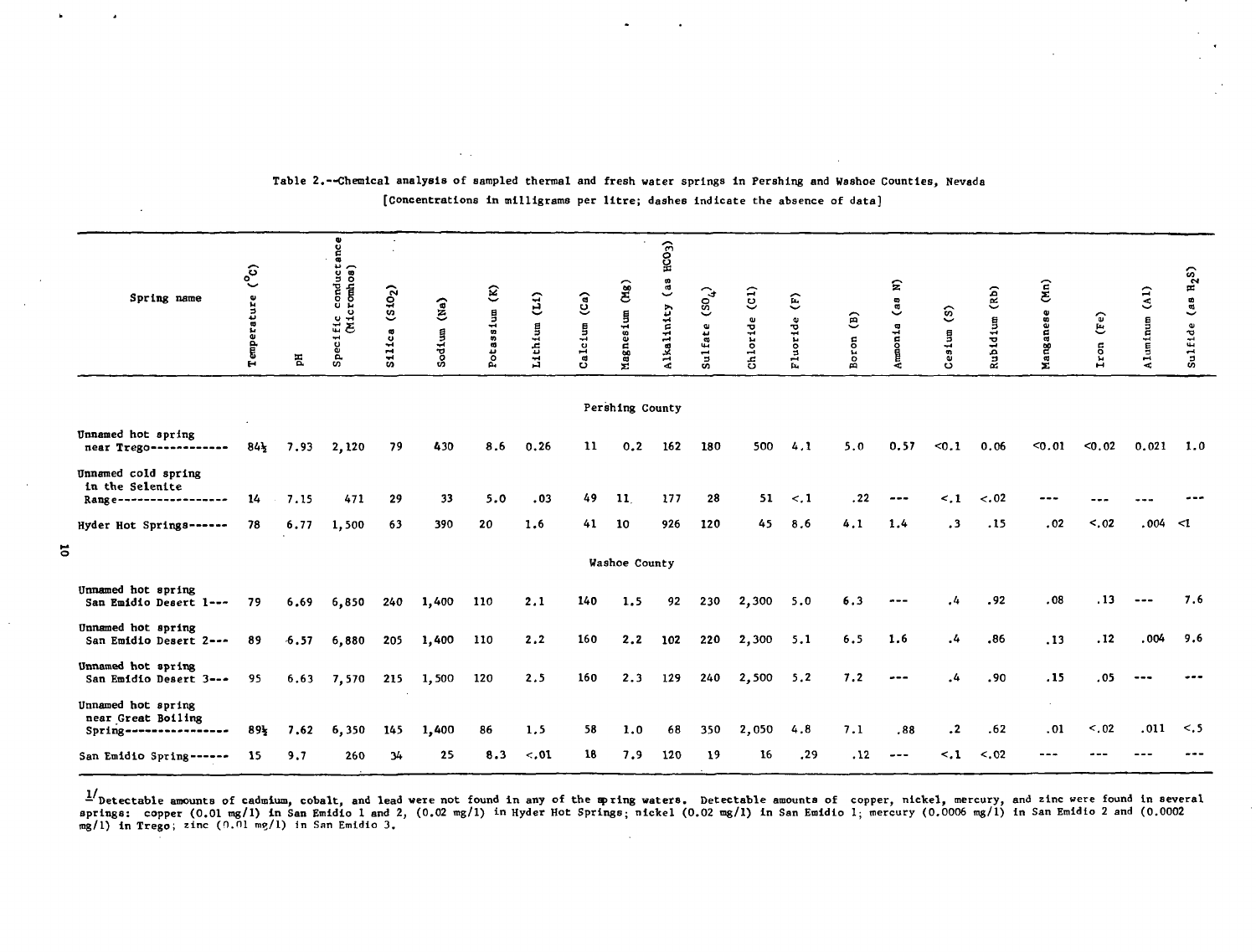# Table 3.--Deuterium and oxygen (18) compositions of thermal and fresh waters $\frac{1}{2}$

[Dashes indicate the absence of data]

| Spring name                                                             | $\delta D(\%)$ | $\delta^{18}$ 0(%) | Oxygen   |
|-------------------------------------------------------------------------|----------------|--------------------|----------|
| Pershing County                                                         |                |                    |          |
| Unnamed hot spring near Trego-- $-127.6$ -14.87                         |                |                    | $+2, 33$ |
| Unnamed cold spring<br>in the Selenite Range-------- $-119.3 -15.26$    |                |                    | $+0.90$  |
| Hyder Hot Springs--------------                                         |                |                    |          |
| Washoe County                                                           |                |                    |          |
| Unnamed hot spring<br>San Emidio Desert 1---------- -105.3 -11.54 +2.87 |                |                    |          |
| Unnamed hot spring<br>San Emidio Desert 2---------- -108.3              |                | $-12,05$           | $+2.73$  |
| Unnamed hot spring<br>San Emidio Desert 3---------- -106.4 -11.61       |                |                    | $+2.94$  |
| Unnamed hot spring<br>near Great Boiling Spring---- -106.5              |                | $-11,65$           | $+2.91$  |
| San Emidio Spring-------------- - -110.2                                |                | $-14.24$           | $+.78$   |

 $\mathbb{Z}^{\prime}$  Deuterium and oxygen (18) analyses were done by L. D. White and S. J. Grigg.

 $\frac{2}{\sqrt{2}}$ — Oxygen shift relative to meteoric water line,  $\omega - \omega - \omega + i\omega$ .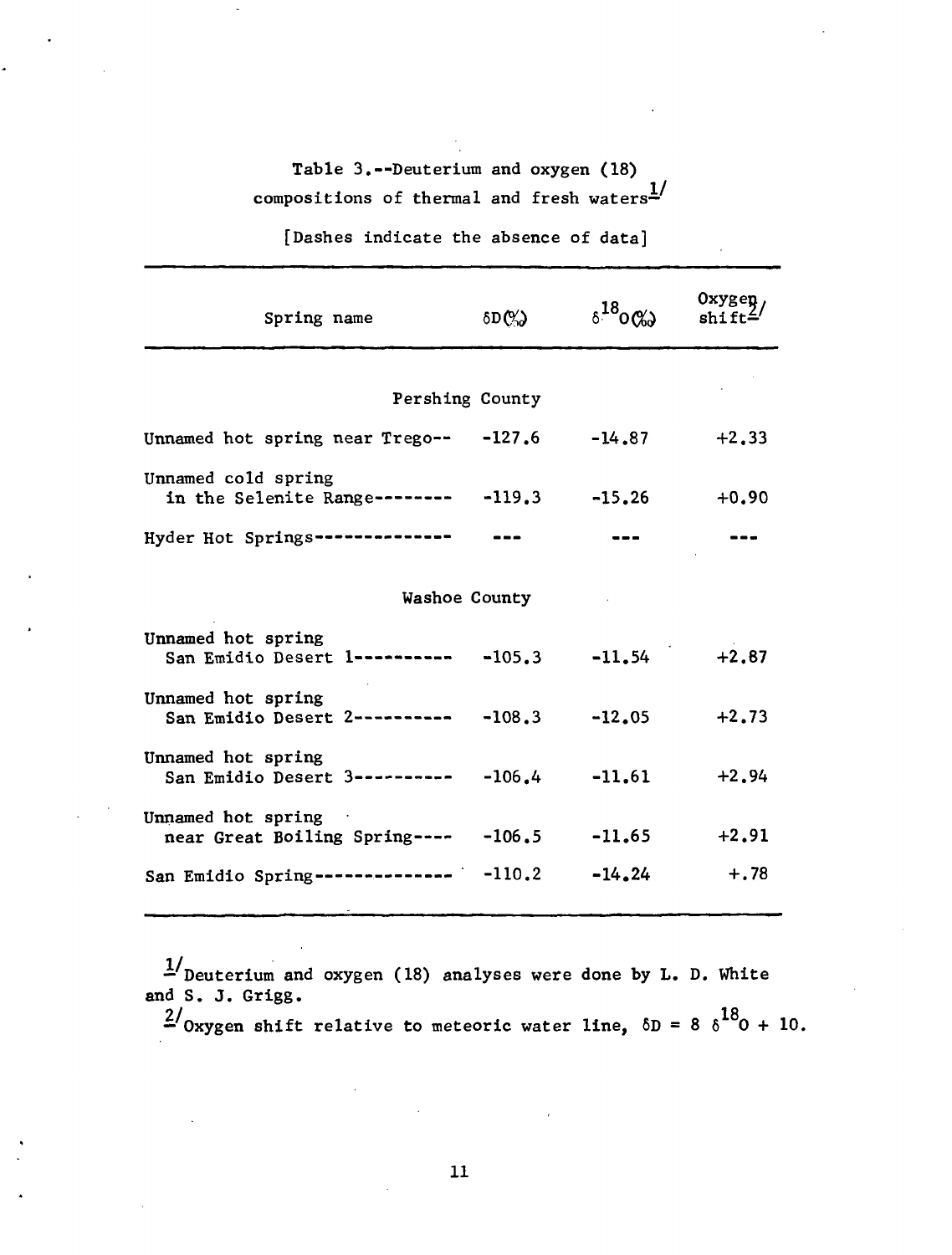| Spring name                                | (02)<br>Oxygen<br>- Argon<br>$\ddot{}$ | Nitrogen (N <sub>2</sub> ) | $\rm (CH_4)$<br>Methane | $\begin{cases}$ Carbon dioxide $\text{(CO}_2) \end{cases}$ |
|--------------------------------------------|----------------------------------------|----------------------------|-------------------------|------------------------------------------------------------|
| Pershing County                            |                                        |                            |                         |                                                            |
| Unnamed hot spring near Trego--- 2.6       |                                        | 93                         | 2.8                     | 1.2                                                        |
| Hyder Hot Springs---------------           | 4.0                                    | 12 <sub>2</sub>            | 0.85                    | 83                                                         |
| Washoe County                              |                                        |                            |                         |                                                            |
| Unnamed hot spring<br>San Emidio Desert 2- | 2,3                                    | 62                         | 11                      | 25                                                         |

Table 4.—Chemical composition of gases escaping from hot springs [Analyses in volume percent]